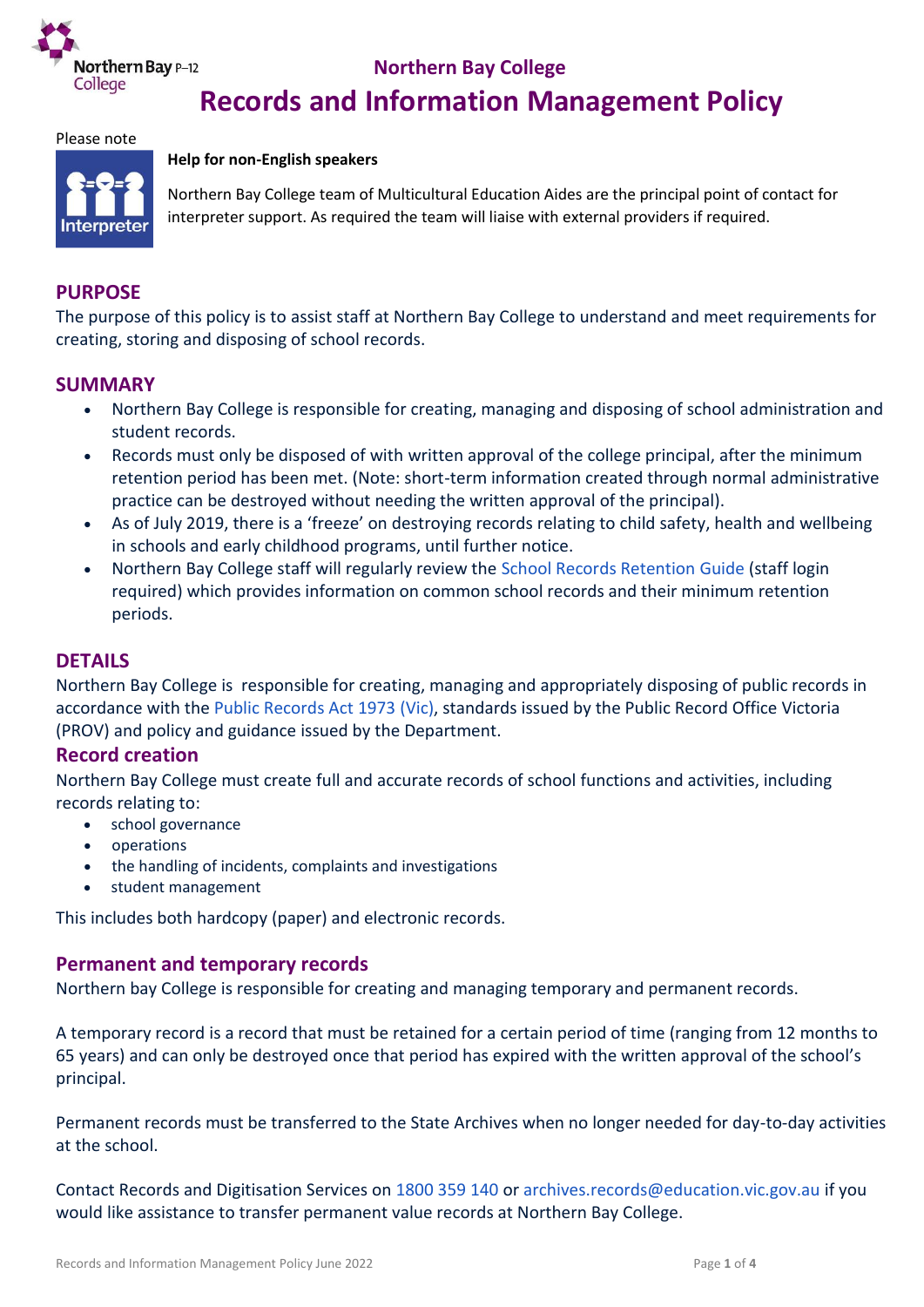# **Common school records and minimum retention periods**

The [School Records Retention](https://edugate.eduweb.vic.gov.au/edrms/KISTeam/RMPolicies/School_Records_Retention_Guide/School%20Records%20Retention%20Guide.xlsx) Guide outlines how long common types of school records need to be kept, to assist schools in assessing if records are ready for destruction. Instructions on how to use the guide is included in the guide on the How to use this guide tab.

The information in this guide is regularly updated however if it does not contain a record you would like to know the required retention period of, or you require further advice, contact Records and Digitisation Services on [1800 359 140](tel:1800359140) or [archives.records@education.vic.gov.au](mailto:archives.records@education.vic.gov.au)

## **Records storage and access**

Northern Bay College has systems and processes for managing electronic and hardcopy records to ensure the authenticity, security, reliability and accessibility of these records.

All records must be stored in safe and secure locations to ensure their integrity and accessibility. Permanent records must be stored in conditions that ensure their long-term preservation. School staff may contact Records and Digitisation Services to arrange the transfer of permanent records and historic records to the State Archives if no longer needed.

# **Records destruction**

Northern Bay College staff must not dispose of:

- any records that are reasonably likely to be required in a legal proceeding
- any record that may be required for a current Freedom of Information request
- permanent records or records that are of historic value (for example, records created in the 1800s or school anniversary publications)

NOTE: As at July 2019, there is a 'freeze' on destroying records relating to child safety, health and wellbeing in schools and early childhood programs, until further notice.

Northern Bay College staff may dispose of temporary records that have reached the required retention period (the minimum period the records must be kept for before they can be legally destroyed). The principal must approve the disposal in writing to provide evidence of the disposal activity.

Some records created through normal administrative practice may be destroyed without approval once administrative use has ended. These records include:

- working papers
- drafts
- duplicate copies of records stored elsewhere
- short-term facilitative records (such as phone messages)
- unsolicited 'junk mail'

Northern Bay College staff must securely dispose of records and ensure electronic and hardcopy records are destroyed in a way that ensures the records are unreadable and irretrievable. The Department recommends the use of secure disposal bins for hardcopy records.

The [School Records Retention](https://edugate.eduweb.vic.gov.au/edrms/KISTeam/RMPolicies/School_Records_Retention_Guide/School%20Records%20Retention%20Guide.xlsx) Guide outlines how long different types of records need to be kept to assist you in assessing if records are ready for destruction.

# **Definitions**

#### **Normal Administrative Practice**

Working papers, drafts, duplicate copies of records stored elsewhere, short-term facilitative records (such as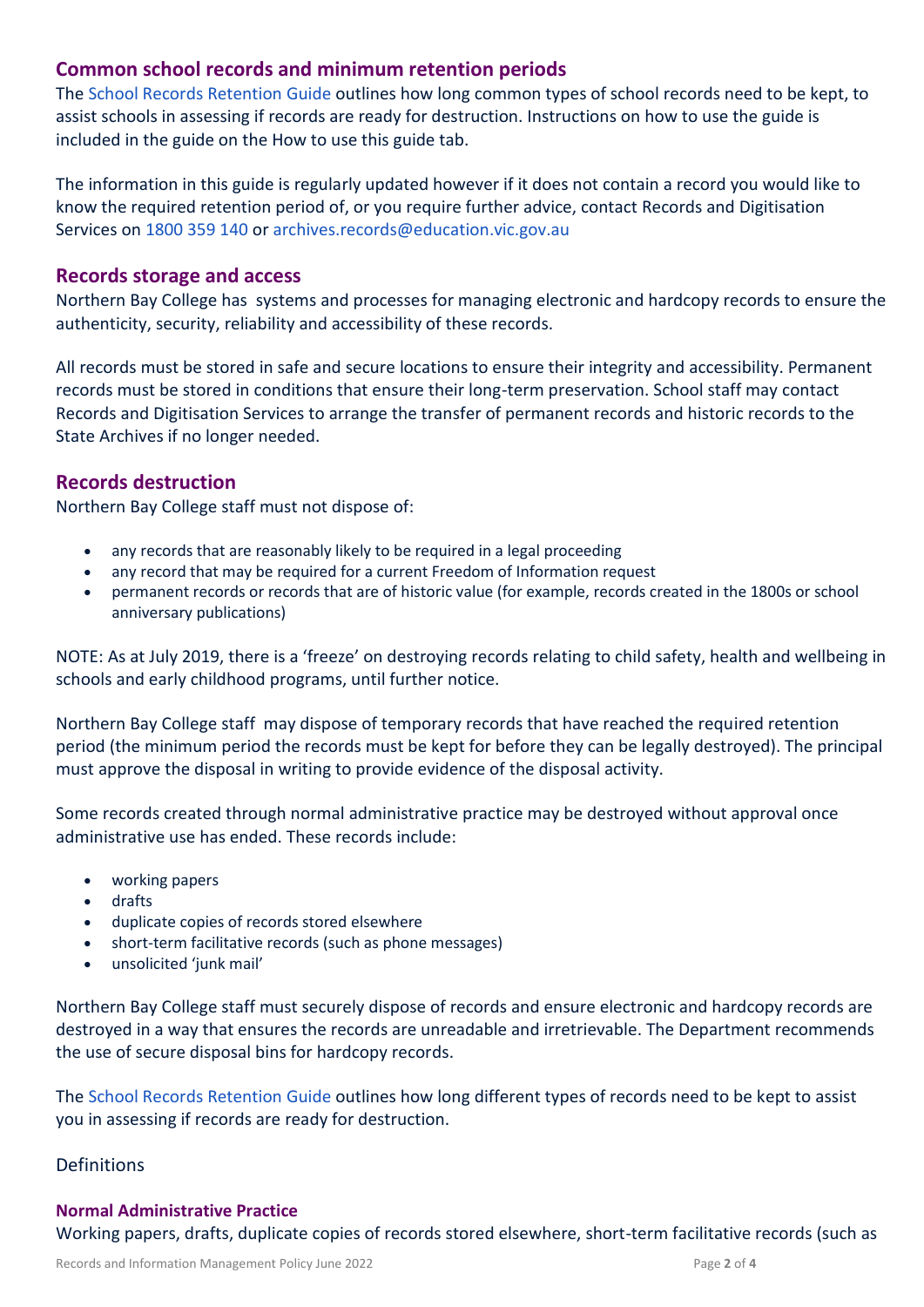phone messages), and unimportant records such as unsolicited 'junk mail' which may be destroyed without approval once administrative use has ended.

#### **Permanent records**

A public record with enduring value to the Victorian community that must be transferred to the State Archives when no longer needed by the school.

#### **Public records**

Work-related records in any format or media made or received by staff or volunteers in Victorian government schools.

#### **Temporary records**

A public record that is required to be kept for a specific period of time for legislative or other requirements, before it can be destroyed.

# **RELATED POLICIES**

- [Freedom of Information](https://www2.education.vic.gov.au/pal/freedom-of-information/policy)
- [Privacy and Information Sharing](https://www2.education.vic.gov.au/pal/privacy-information-sharing/policy)

# **RELEVANT LEGISLATION**

- [Accident Compensation \(OHS\) Act 1996](https://www.legislation.vic.gov.au/in-force/acts/accident-compensation-occupational-health-and-safety-act-1996) (Vic)
- [Crimes Act 1958](https://www.legislation.vic.gov.au/in-force/acts/crimes-act-1958) (Vic)
- [Child Wellbeing and Safety Act 2005](https://www.legislation.vic.gov.au/in-force/acts/child-wellbeing-and-safety-act-2005) (Vic)
- [Child Wellbeing and Safety \(Information Sharing\)](https://www.legislation.vic.gov.au/in-force/statutory-rules/child-wellbeing-and-safety-information-sharing-regulations-2018) Regulations 2018 (Vic)
- [Education and Training Reform Act 2006](https://www.legislation.vic.gov.au/in-force/acts/education-and-training-reform-act-2006) (Vic)
- [Equal Opportunity Act 2010](https://www.legislation.vic.gov.au/in-force/acts/equal-opportunity-act-2010) (Vic)
- [Evidence Act 2008](https://www.legislation.vic.gov.au/in-force/acts/evidence-act-2008) (Vic)
- [Family Violence Protection Act 2008](https://www.legislation.vic.gov.au/in-force/acts/family-violence-protection-act-2008) (Vic)
- [Family Violence Protection \(Information Sharing and Risk Management\) Regulations 2018](https://www.legislation.vic.gov.au/in-force/statutory-rules/family-violence-protection-information-sharing-and-risk-management) (Vic)
- [Financial Management Act 1994](https://www.legislation.vic.gov.au/in-force/acts/financial-management-act-1994) (Vic)
- [Freedom of Information Act 1982](https://www.legislation.vic.gov.au/in-force/acts/freedom-information-act-1982) (Vic)
- [Health Records Act 2001](https://www.legislation.vic.gov.au/in-force/acts/health-records-act-2001) (Vic)
- [Privacy and Data Protection Act 2014](https://www.legislation.vic.gov.au/in-force/acts/privacy-and-data-protection-act-2014) (Vic)
- [Public Administration Act 2004](https://www.legislation.vic.gov.au/in-force/acts/public-administration-act-2004) (Vic)
- [Public Records Act 1973](https://www.legislation.vic.gov.au/in-force/acts/public-records-act-1973) (Vic)

#### **Records Management Link:<https://www.education.vic.gov.au/school/teachers/management/Pages/records.aspx>**

| Policy last reviewed       | June 2022 |
|----------------------------|-----------|
| Approved by                | Principal |
| Next scheduled review date | June 2024 |